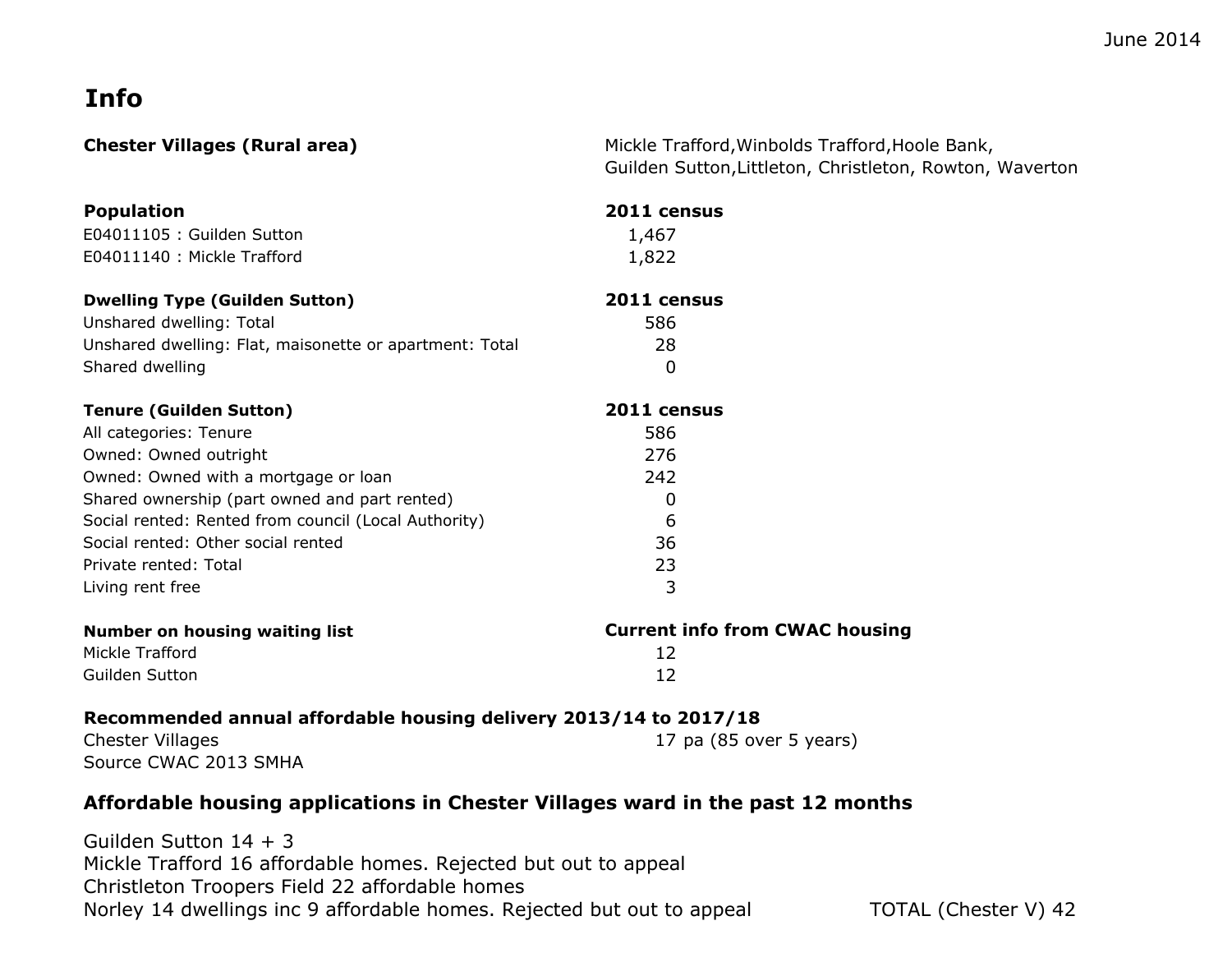| All Household Spaces With At Least<br>One Usual Resident | $Mar-11$ | 586 |
|----------------------------------------------------------|----------|-----|
| No Bedrooms                                              | $Mar-11$ | 1   |
| 1 Bedroom                                                | $Mar-11$ | 33  |
| 2 Bedrooms                                               | $Mar-11$ | 27  |
| 3 Bedrooms                                               | $Mar-11$ | 197 |
| 4 Bedrooms                                               | $Mar-11$ | 262 |
| 5 or More Bedrooms                                       | $Mar-11$ | 66  |

## **Household Size (QS406EW)**

|                                                          |          | <b>Guilden Sutton</b> |
|----------------------------------------------------------|----------|-----------------------|
|                                                          |          | Parish                |
| All Household Spaces With At<br>Least One Usual Resident | $Mar-11$ | 586                   |
| 1 Person in Household                                    | $Mar-11$ | 123                   |
| 2 People in Household                                    | $Mar-11$ | 241                   |
| 3 People in Household                                    | $Mar-11$ | 81                    |
| 4 People in Household                                    | $Mar-11$ | 99                    |
| 5 People in Household                                    | $Mar-11$ | 33                    |
| 6 People in Household                                    | $Mar-11$ | 6                     |
| 7 People in Household                                    | $Mar-11$ | 2                     |
| 8 or More People in<br>Household                         | $Mar-11$ | 1                     |